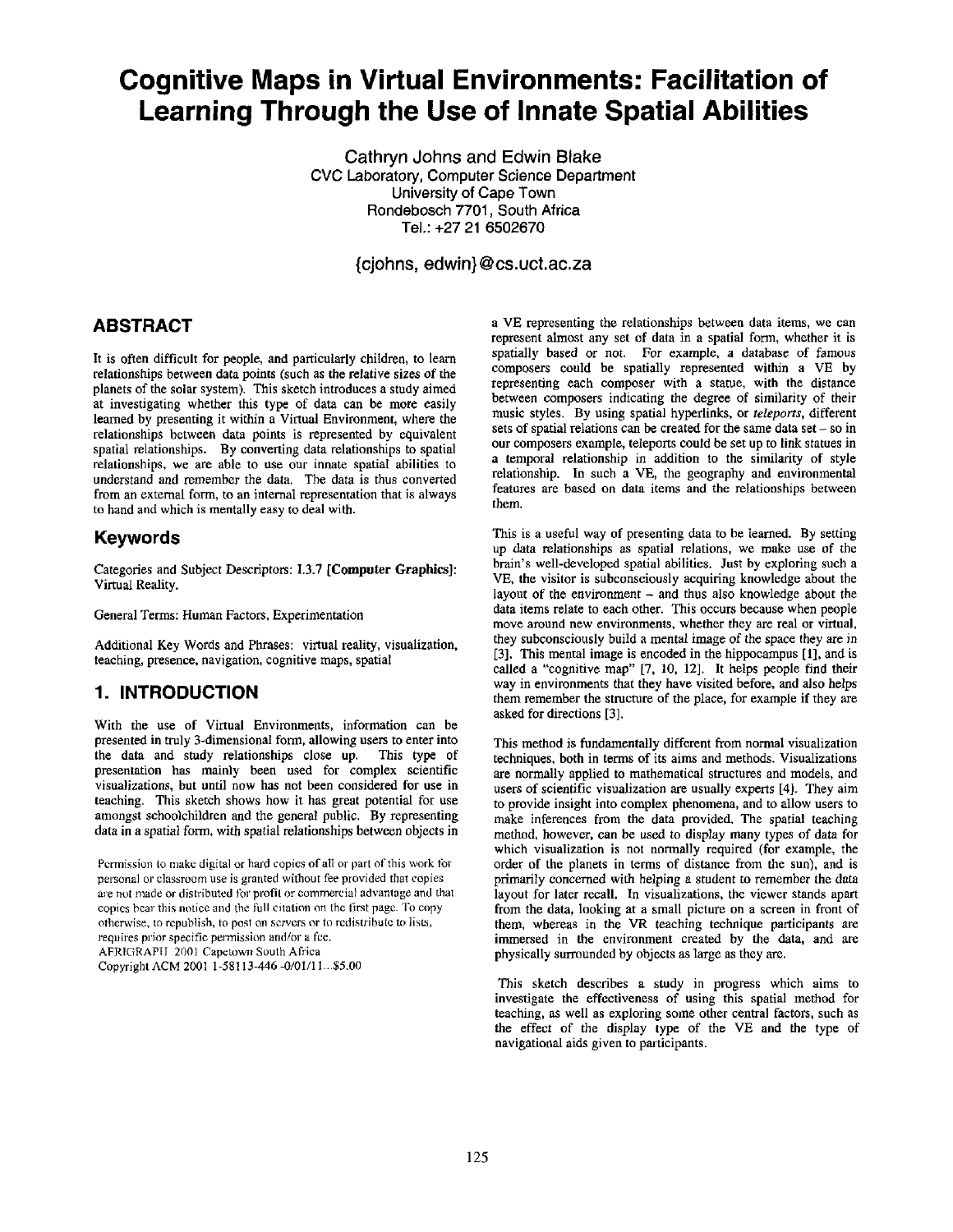# **2. RELATED WORK**

It often helps to know locations if we want to memorize events, people and things [7]. Cognitive maps are a way to structure and store spatial knowledge [7], allowing the "mind's eye" to visualize images in order to enhance recall and learning of information [2]. Spatial thinking can thus be used as a metaphor for non-spatial tasks, where people performing non-spatial tasks involving memory and imaging use spatial knowledge to aid in processing the task [7]. While this study is the first to use Virtual Reality technology, the idea of using spatial information to learn data is not new. For example, the spatial arrangement mnemonic suggests that lists of words are more easily remembered when they are arranged in a distinctive spatial pattern than when they are presented as a list, and that when students used a link mnemonic to memorize these lists they recalled significantly more words than those who memorized them using conventional techniques [2].

The oldest known method of using spatial locations to remember data is the "method of loci". This method was originally used by students of rhetoric in Ancient Rome when memorizing speeches. To use it one must first memorize the appearance of a physical location (for example, the sequence of rooms in a building). When a list of words, for example, needs to be memorized, the learner visualizes an object representing that word in one of the pre-memorized locations. To recall the list, the learner mentally "walks through" the memorized locations, noticing the objects placed there during the memorization phase [2].

More recently, Kitchin [7] suggests that a thorough understanding of how cognitive maps are formed will help to improve database design and efficiency, particularly for GIS applications.

Spatial relationships can also be used in deriving logical inferences. Premises are transformed into internal representations, such as an array with spatial properties. Manipulation of this spatial array can lead to the solution of transitive inference problems [4].

# **3. COGNITIVE MAPPING THEORY**

Central to this spatial theory of teaching is the concept of forming a mental image of a space. This process is called "cognitive mapping", and the mental image formed is known as a "cognitive map" [7, 10]. A cognitive map is essentially a network of representations coding both the places and the sequential relations between them [10]. It is a mental construct we use to understand and know environments, which can be used to make spatial decisions [7].

When forming a cognitive map, the mind uses certain heuristics to simplify both the formation and the storage of the cognitive map [12, 13]. For example, objects are often grouped together in a hierarchy – cities are grouped together into a country. Using these sorts of heuristics allows the brain to simplify the cognitive map to be stored, by making use of simplifying assumptions. However, these assumptions may not always be correct, and so the use of heuristics can often reduce the accuracy of the stored cognitive map. For example, if items are grouped into one entity, then the relationships between that entity and another entity is assumed to hold for all objects in those entities [9, 12]. So if Canadian cities are grouped to form "Canada", and American cities are grouped to form the US, then because the US is south of Canada it is assumed that all cities in the US are south of all cities in Canada [9] - which is clearly wrong in the case of Seattle and Montreal, as can be seen in Figure 1.

Unfortunately, it has been shown by a number of studies that these distortions in the cognitive map occur regardless of whether the map is of a real place or a virtual one [9]. This obviously presents an obstacle to the idea of displaying data sets in a spatial form so as to utilize one's spatial abilities for learning. However, when the causes of the distortions are understood, virtual environments can be built not only to overcome these distortions, but actually to make use of them. For example, roads with lots of bends and turns are generally perceived as being longer than straight roads of equal length [10]. Two objects can thus be placed close together, but joined via a winding route to give the impression of a greater distance.

In order to study the cognitive map that someone has built up, we need to obtain an external representation of it. This is usually done by means of a *sketch map -* the participant is given a blank piece of paper and asked to draw the environment that they have experienced. The researcher then analyses the sketch map in several different ways in order to extract information from it.



**Figure 1: A map of North America showing the relative positions of Seattle (on the left) and Montreal (on the right).** 

# **4. DESIGN**

This study aims to discover whether the spatial abilities of the mind can be used to teach relationships between non-spatial data items. By internalizing data that is normally only external, we provide the mind with a tool to mentally manipulate data in a natural way.

There are certain criteria that this method must fulfill before it can be considered to be useful teaching mechanism. It must be at least as effective as conventional teaching methods, and it must be enjoyable. Preferably, it should be effective on a desktop display, as this will enable it to be more widely used (immersive HMD systems are very expensive). We would also like it to be effective regardless of the spatial abilities of the participants.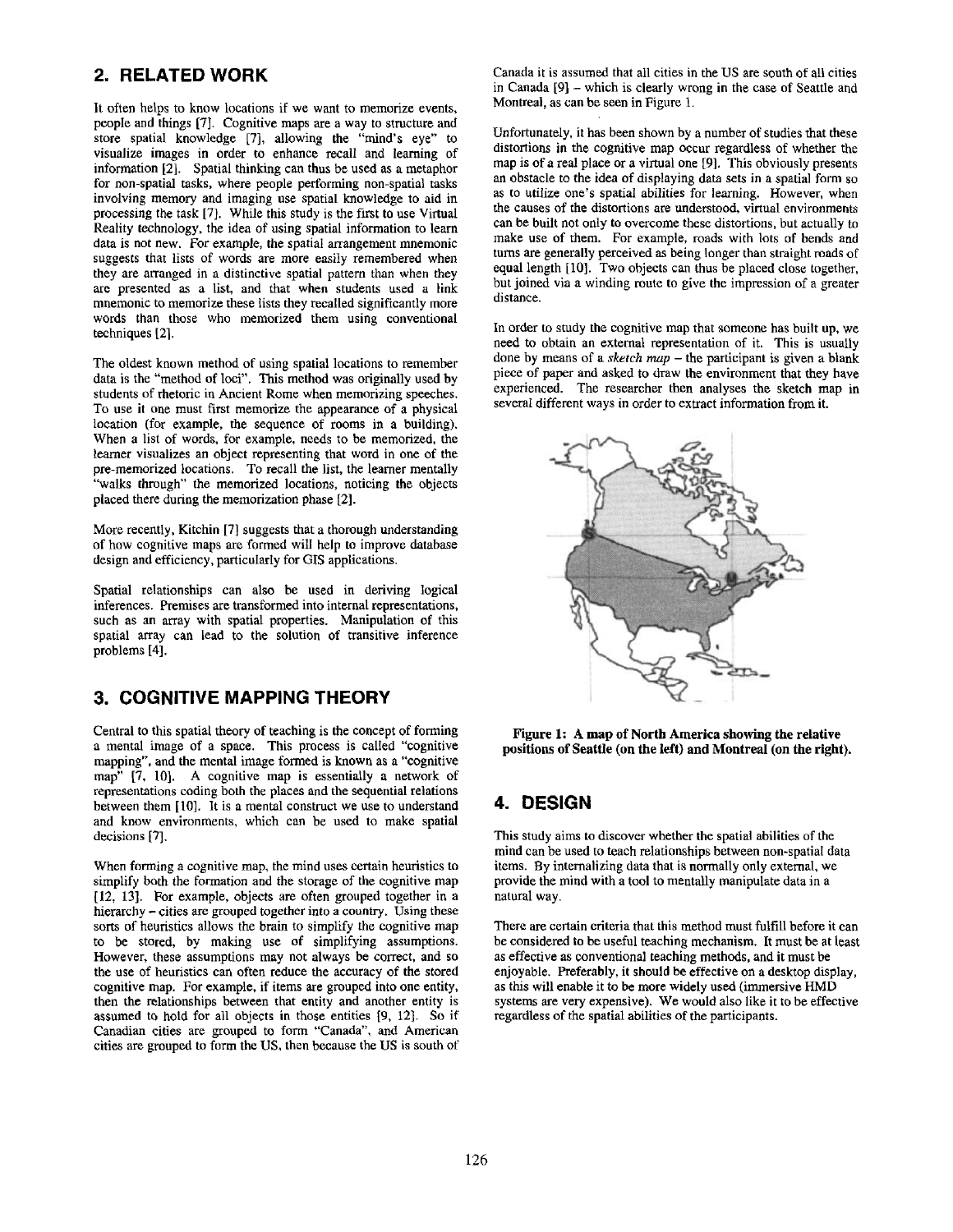There are thus five main questions that this study aims to answer:

- QI: Is learning:
	- a) more enjoyable
	- b) more accurate (or at least as accurate)
	- in VR as opposed to normal methods?
- $O2$ : Is there a difference in
	- a) accuracy of learning
	- b) accuracy of cognitive mapping
	- c) way-finding ability
	- presence

when using a head-mounted display as opposed to using a desktop display?

- Q3: Does the type of map provided to subjects (i.e. impressionistic sketch map, veridical cartographic map, or no map) affect:
	- a) accuracy of learning
	- b) accuracy of cognitive mapping
	- c) way-finding ability
- Q4: Is there a relationship between the participant's sense of presence and their accuracy of learning?
- Q5: Is there a relationship between the participant's spatial abilities and their accuracy of learning?

These 5 questions will be answered using a  $2 \times 3$  factorial design [11] on map type and display (for Q2 and Q3) and using a l-way ANOVA [11] on teaching method (for Q1), while Q4 and Q5 will be tested using a simple correlation. In essence, then, there will be 3 separate studies, but with one set of subjects.

Choosing an operationalisation for variables is always difficult  $$ one can never truly encompass all facets of a variable with just one or two measures. This is particularly true for contructs such as "accuracy of learning". This study has thus adopted the simple approach of giving the subjects a short test on the subject material. This allows for quantitative analysis of the data obtained.

## **4.1 Study 1: The Effect of Map and Display Types**

The first study will focus on the effect of map type and display type, and will be run as a 2 x 3 factorial design (2 display types, i.e HMD and desktop, and 3 map types, i.e. cartographic map, sketch map, and none). Following statistical procedure, there will 8 participants per cell, for a total of 48 (see Figure 2).

The independent variables in this study are:

- enjoyment (as measured by the Differential Emotions Scale[6]);
- accuracy of learning (as measured by analysis of sketch maps drawn by participants, as well as a test on the subject material);
- accuracy of navigation (as measured by a way-finding score such as number of wrong turns, and time taken);
- presence (as measured by Witmer & Singer's PQ)
- accuracy of cognitive mapping (as measured by analysis of sketch maps and distance judgement tasks)



**Figure 2: Study design for testing the effect of map and display types on enjoyment, accuracy of learning, accuracy of navigation, presence, and accuracy of cognitive mapping.** 

### **4.2 Study 2: The Effect of Presence and Spatial Abilities on Learning via the Spatial Method**

This will be a fairly simple study, consisting of correlations between presence and accuracy of learning, and between spatial abilities and accuracy of learning.

There will be 48 subjects in total, and the variables will be measured as in Study 1. Spatial abilities will be measured in a post-test questionnaire, incorporating questions testing the ability to mentally rotate objects, as well as the ability to mentally rotate and translate oneself. The questionnaire also includes the selfreport Everyday Spatial Abilities Test [8].

#### **4.3 Study 3: The Effect of Teaching Method**

This study will take the form of a 1-way ANOVA on teaching method, thus comparing the spatial, VR method with more traditional methods of teaching (such as a webpage, lists of facts, and videos).

There will be three cells (1 for the VR method, and 2 for conventional methods), with  $8$  subjects per cell (i.e. 24 in total) see Figure 3). The subjects for the two conventional methods will not have participated in the previous studies; the subjects for the VR condition will be those from the map type / display type combination from Study 1 with the best accuracy of learning results.

The independent variables in this study will be:

- enjoyment (as measured by the Differential Emotions Scale [6])
- accuracy of learning (as measured by analysis of sketch maps drawn by participants, as well as a test on the subject material)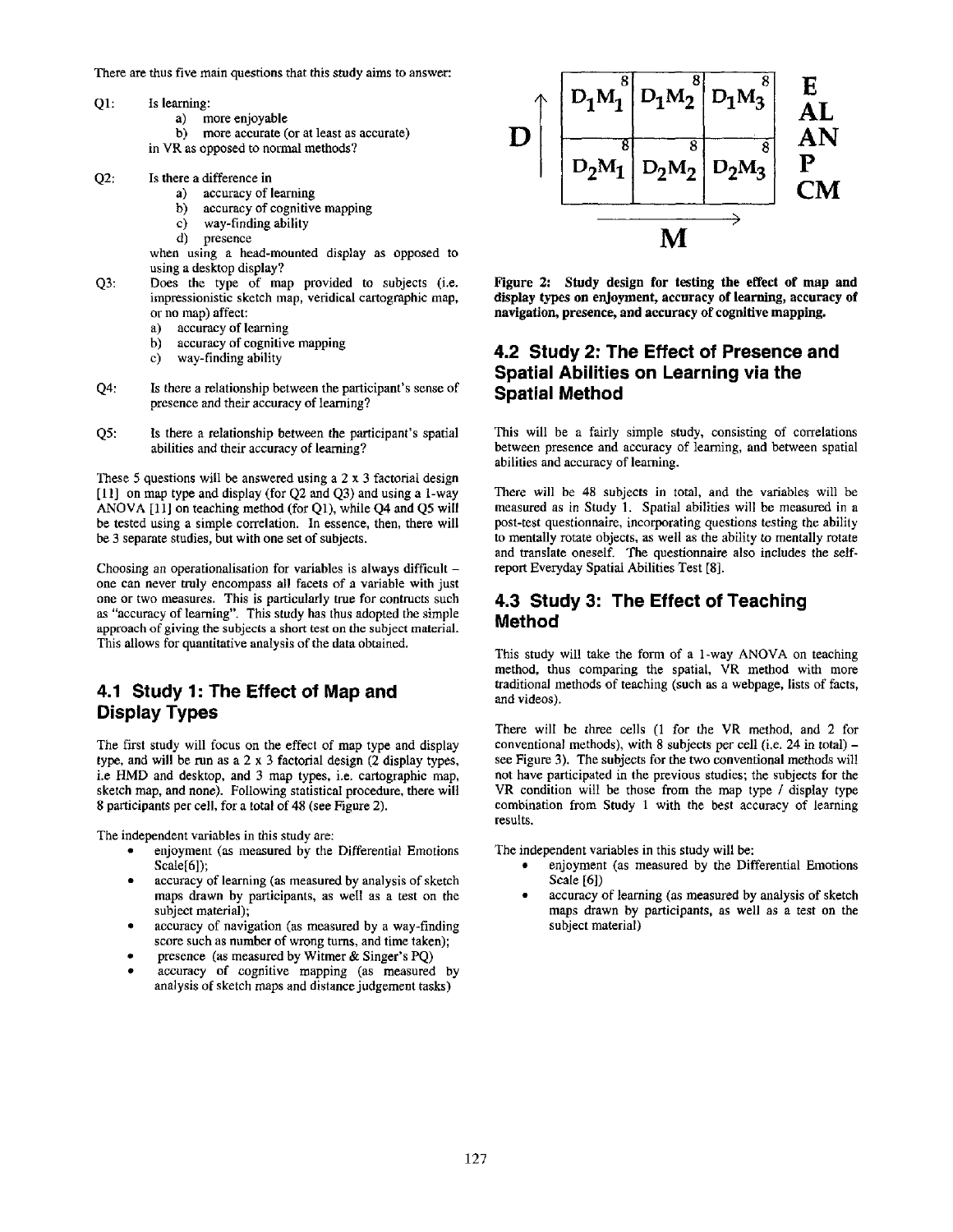

**Figure 3: Study design for the testing the effect of teaching method on accuracy of learning and enjoyment, with 8 subjects per cell.** 

## **4.4 Running the Experiments**

Subjects will be recruited across campus, with an emphasis on students from the Computer Science and Psychology departments (as these students are most accessible). Subjects will thus be volunteers, and will be paid.

Subjects will be divided into 3 groups - 48 for VR, and 8 each for the two conventional teaching methods. Within the VR group, each of the 48 subjects will be randomly assigned to one of the six conditions:

- sketch map \ desktop
- cartographic map \ desktop
- no map \ desktop
- sketch map \ HMD
- cartographic map \ HMD
- no map \ HMD

Each of these conditions will thus have 8 subjects.

Participants will have to spend a reasonable amount of time in the Virtual Environment in order to build up a cognitive of the virtual space. In addition, they will have to explore the environment fully in order to cement their ideas of where things are in relation to each other. To facilitate these two goals, they will be given a task to perform in the VE. This task will involve finding objects scattered around the environment, which they will have to collect in order. This will force them to take note of the location of objects, and return to these locations when required (something like a 3-dimensional game of "Memory").

Before beginning the experiment, each participant will be introduced to the equipment they will be using, and will be given an opportunity to practice moving around in the Virtual Environment. The practice area will be part of the experimental VE, but will be in the form of an "ante-chamber" - participants will not be able to access the experimental section of the VE during the practice session. During this session, the task will be explained to the participant, and they will be allowed to practice picking up objects. They will also be shown the effects of trying to pick up objects in the wrong order, so that if this occurs during the experiment, they will know what is causing the effect that they are seeing. When the participant indicates that they are comfortable with the equipment and with interacting with the VE, they will be allowed to enter the experimental area of the environment and the experiment will start. In the HMD conditions, an observer will stay in the room in case any difficulties arise (e.g. simulator sickness or hardware failure), while in the desktop conditions an observer will remain outside the room so as not to decrease the sense of immersion felt by the participant.

After completing the task (or spending a minimum amount of time in the VE, if it appears that the participant will not be able to complete the task successfully), participants will leave the VE (in the HMD conditions, this will be prefaced by a visual warning, so as to prevent any disorientation). They will then be asked to fill in a questionnaire (covering biographical data, a spatial abilities test, the Presence Questionnaire, and an enjoyment questionnaire). They will be asked to draw a sketch map of the virtual environment, and to perform various distance judgement tasks. Finally, they will be asked to complete a written test based on the subject material displayed in the VE.

# **5. CONCLUSION**

As these studies are still in progress, it is naturally difficult to predict the outcomes. Obviously we would predict that the results will point to the spatial method in VR being a good teaching tool; equally obviously, if we knew the answers the study would be unnecessary.

But be that as it may, we do expect to find that learning is more enjoyable in VR, due in part to the novelty of the medium, but also because it provides a more active way of interacting with the data to be learned but without the mental effort required for memorization. The design of the study does not allow for the pinpointing of a reason for the possible difference in enjoyment, but this is not crucial to the aims of the study. If VR-based learning is more enjoyable that conventional learning purely because of the novelty value, it does not detract from the fact that it *is* still more enjoyable. This would only be of import if spatial VR-based learning is used frequently enough for the novelty value to wear off over time.

We also expect that accuracy of learning and of cognitive mapping will be better with an HMD than on desktop VR, mostly because of the more natural movement that it affords. However, VR equipment is expensive, and teaching using this spatial method may be restricted to exhibitions and shows if it is not equally effective using desktop VR, which is far cheaper and could be incorporated into school activities.

With regard to map type, we suspect that an accurate, cartographic map will better support wayfinding (although some literature suggests that providing a map may hinder wayfinding [5], and that no map may be best of all), and that an impressionistic sketch map will help most with building up a mental idea of the data represented by the environment.

We also expect that the higher the sense of presence felt by the participant, the more accurately they will learn the environment (as they then remember the environment as a real place, somewhere that they can revisit in their minds).

Finally, although everyone has different levels of spatial abilities, we believe that the minimum level necessary to be able to make use of the spatial method is the same level that is necessary to be able to perform normal daily tasks.

In summary, then, we feel that by converting data relationships to spatial relationships, and using a VE to represent these spatial relationships, participants will be able to use their innate spatial abilities to understand and remember the data, and have a more enjoyable learning experience.